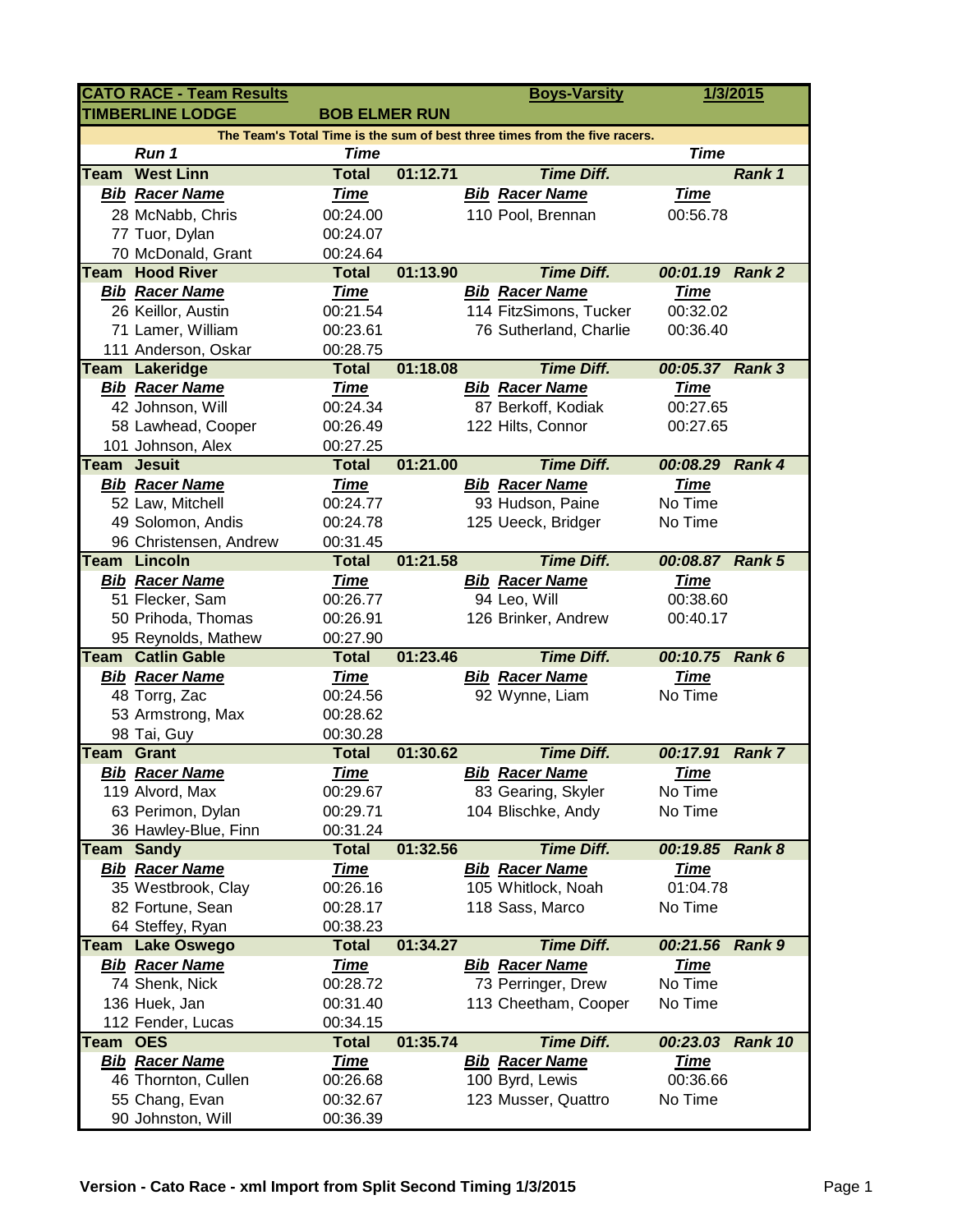|      | <b>Team Central Catholic</b>       | <b>Total</b>        | 01:42.37   | <b>Time Diff.</b>      | 00:29.66 Rank 11 |         |
|------|------------------------------------|---------------------|------------|------------------------|------------------|---------|
|      | <b>Bib Racer Name</b>              | <b>Time</b>         |            | <b>Bib Racer Name</b>  | <b>Time</b>      |         |
|      | 37 Cory, James                     | 00:25.03            |            | 120 Minor, Nick        | 00:57.52         |         |
|      | 103 Gall, Calvin                   | 00:36.91            |            | 84 Halsey, Jack        | No Time          |         |
|      | 62 Anderson, Sean                  | 00:40.43            |            |                        |                  |         |
| Team | <b>Barlow</b>                      | <b>Total</b>        | 01:43.26   | <b>Time Diff.</b>      | 00:30.55 Rank 12 |         |
|      | <b>Bib Racer Name</b>              | <b>Time</b>         |            | <b>Bib Racer Name</b>  | <b>Time</b>      |         |
|      | 116 Hayworth, Bryce                | 00:27.14            |            | 67 House, Carsten      | 00:43.61         |         |
|      | 108 Hayworth, Bryce                | 00:32.98            |            | 79 Wittershagen, Leon  | No Time          |         |
|      | 31 Hayworth, Andrew                | 00:43.14            |            |                        |                  |         |
|      | <b>Team The Dalles</b>             | <b>Total</b>        | 01:43.89   | <b>Time Diff.</b>      | 00:31.18 Rank 13 |         |
|      | <b>Bib Racer Name</b>              | <u>Time</u>         |            | <b>Bib Racer Name</b>  | <u>Time</u>      |         |
|      | 33 Holeman, Eli                    | 00:24.20            |            | 80 Martin, Griffin     | No Time          |         |
|      | 66 Klindt, Preston                 | 00:29.60            |            |                        |                  |         |
|      | 107 Carter, Martin                 | 00:50.09            |            |                        |                  |         |
|      | <b>Team Wilson</b>                 | <b>Total</b>        | 01:46.78   | <b>Time Diff.</b>      | 00:34.07 Rank 14 |         |
|      | <b>Bib Racer Name</b>              | <b>Time</b>         |            | <b>Bib Racer Name</b>  | <u>Time</u>      |         |
|      | 121 Duley, Spencer                 | 00:33.26            |            | 86 McCauley, Sean      | No Time          |         |
|      | 41 Anuta, David                    | 00:36.25            |            | 102 Karzes, Ethan      | No Time          |         |
|      | 59 Sautter, Kyle                   | 00:37.27            |            |                        |                  |         |
|      | <b>Team Beaverton</b>              | <b>Total</b>        | <b>DNF</b> | <b>Time Diff.</b>      |                  | Rank 99 |
|      | <b>Bib Racer Name</b>              | <b>Time</b>         |            | <b>Bib Racer Name</b>  | <b>Time</b>      |         |
|      | 34 Lamb, Travis                    | 00:32.87            |            | 81 Viehoff, Ben        | No Time          |         |
|      | 106 Lewis, John                    | 00:36.16            |            | 117 Hefferman, JonLuc  | No Time          |         |
|      | 65 Oldham, Eric                    | No Time             |            |                        |                  |         |
|      |                                    |                     |            |                        |                  |         |
|      | <b>Team Cleveland</b>              | <b>Total</b>        | <b>DNF</b> | <b>Time Diff.</b>      |                  | Rank 99 |
|      | <b>Bib Racer Name</b>              | <b>Time</b>         |            | <b>Bib Racer Name</b>  | <b>Time</b>      |         |
|      | 60 Wald, Brandon                   | 00:27.76            |            |                        |                  |         |
|      | 40 Hayes-Latin, Brider             | 00:31.04            |            |                        |                  |         |
|      | 85 Raitt, Jay                      | No Time             |            |                        |                  |         |
| Team | <b>Glencoe</b>                     | <b>Total</b>        | <b>DNF</b> | <b>Time Diff.</b>      |                  | Rank 99 |
|      | <b>Bib Racer Name</b>              | <b>Time</b>         |            | <b>Bib Racer Name</b>  | <b>Time</b>      |         |
|      | 89 Creigh, Jack                    | 00:39.24            |            |                        |                  |         |
|      | 44 Williams, Adam                  | No Time             |            |                        |                  |         |
|      | 56 Gibbens, Josh                   | No Time             |            |                        |                  |         |
|      | <b>Team Southridge</b>             | <b>Total</b>        | <b>DNF</b> | <b>Time Diff.</b>      |                  | Rank 99 |
|      | <b>Bib Racer Name</b>              | <b>Time</b>         |            | <b>Bib Racer Name</b>  | <u>Time</u>      |         |
|      | 43 Zeller, Ryan                    | 00:47.04            |            |                        |                  |         |
|      | 88 Robinson, Kenneth               | 01:22.21            |            |                        |                  |         |
|      | 57 Liang, Michael                  | No Time             |            |                        |                  |         |
| Team | <b>Sunset</b>                      | <b>Total</b>        | <b>DNF</b> | <b>Time Diff.</b>      |                  | Rank 99 |
|      | <b>Bib Racer Name</b>              | <u>Time</u>         |            | <b>Bib Racer Name</b>  | <u>Time</u>      |         |
|      | 78 Zupancic, Cameron               | 00:30.80            |            | 69 Armatage, Michael   | No Time          |         |
|      | 109 Heffernan, Mac                 | 01:12.84            |            | 115 Buckingham, Keaton | No Time          |         |
|      | 29 Davies, Michael                 | No Time             |            |                        |                  |         |
| Team | <b>Tigard</b>                      | <b>Total</b>        | <b>DNF</b> | <b>Time Diff.</b>      |                  | Rank 99 |
|      | <b>Bib Racer Name</b>              | <u>Time</u>         |            | <b>Bib Racer Name</b>  | <u>Time</u>      |         |
|      | 47 Fusick, Corey                   | 00:26.83            |            | 99 Rahal-Arabi, Nour   | No Time          |         |
|      | 91 Mills, Tyler<br>54 Moss, Justin | 00:55.69<br>No Time |            | 124 Barlow, Rayn       | No Time          |         |